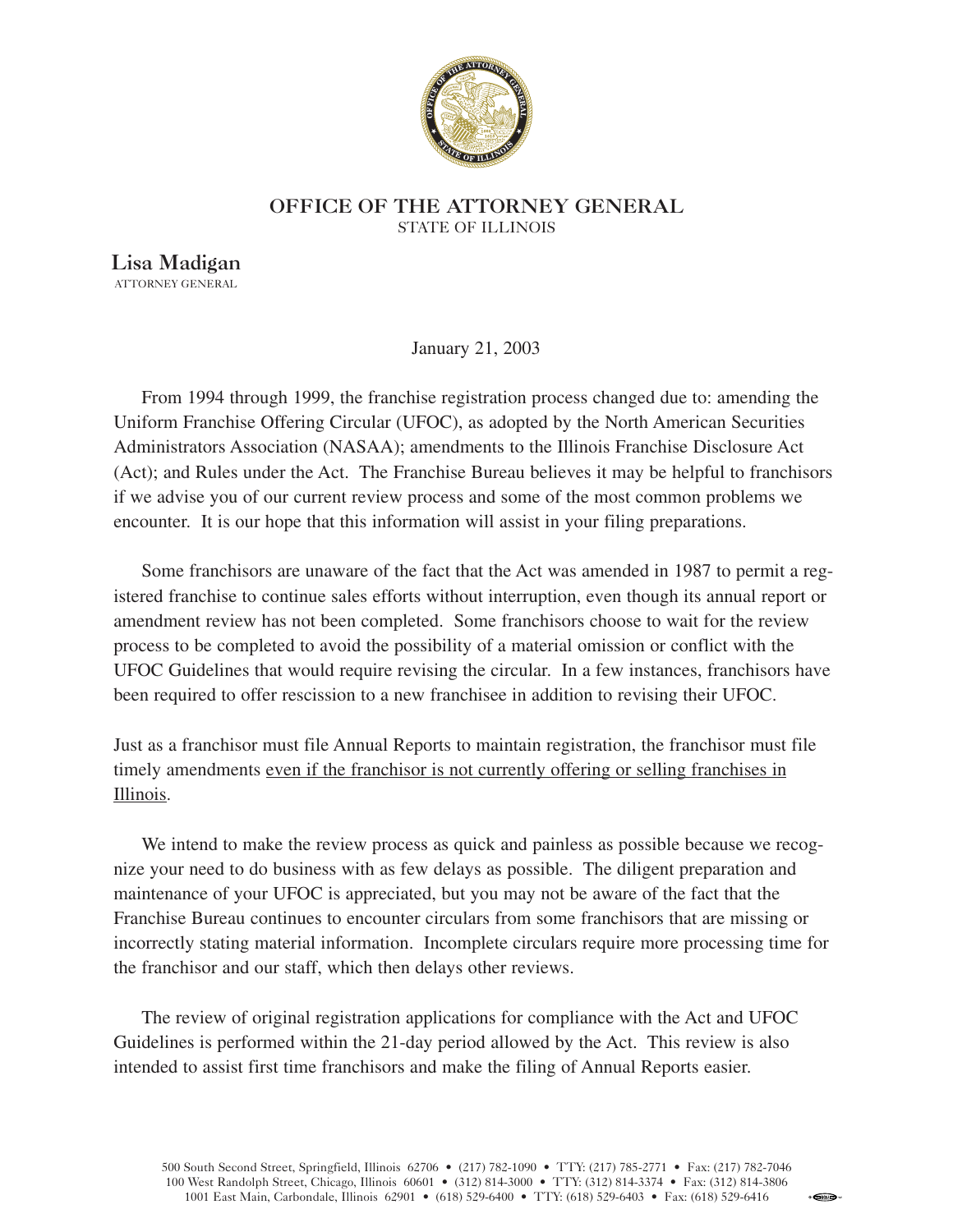Annual Reports and Amendments are processed with a reduced scope of review based upon a cursory check to ascertain whether or not the Circular is complete, coupled with an examination of the more material aspects of the disclosure document, including litigation, bankruptcy, franchisee lists and financial data. Previously required corrections to material disclosures will be checked to ensure critical information is still being made available to prospective franchisees. This reduced review should allow us to reach our goal of reviewing annual reports within 30 days, with the exception of March through May, which as you well know, is the heaviest filing period.

In an effort to reduce the number of UFOC Guideline compliance problems and facilitate the review process, we have outlined some of the most frequent problems our examiners have encountered. The identification of such common problems will hopefully assist you in the preparation of the application documents, which will then reduce the registration processing periods. By carefully reading the UFOC Guidelines and reviewing the enclosed list of frequent problems, you should become registered in Illinois in a shorter period of time, and be less likely to have compliance problems with Annual Reports.

We intend to update this list whenever necessary. Your comments or sharing of UFOC preparation tips that might make this letter more helpful will be greatly appreciated.

Sincerely,

Robert Tingler Franchise Bureau Chief

RT/bjm Enc.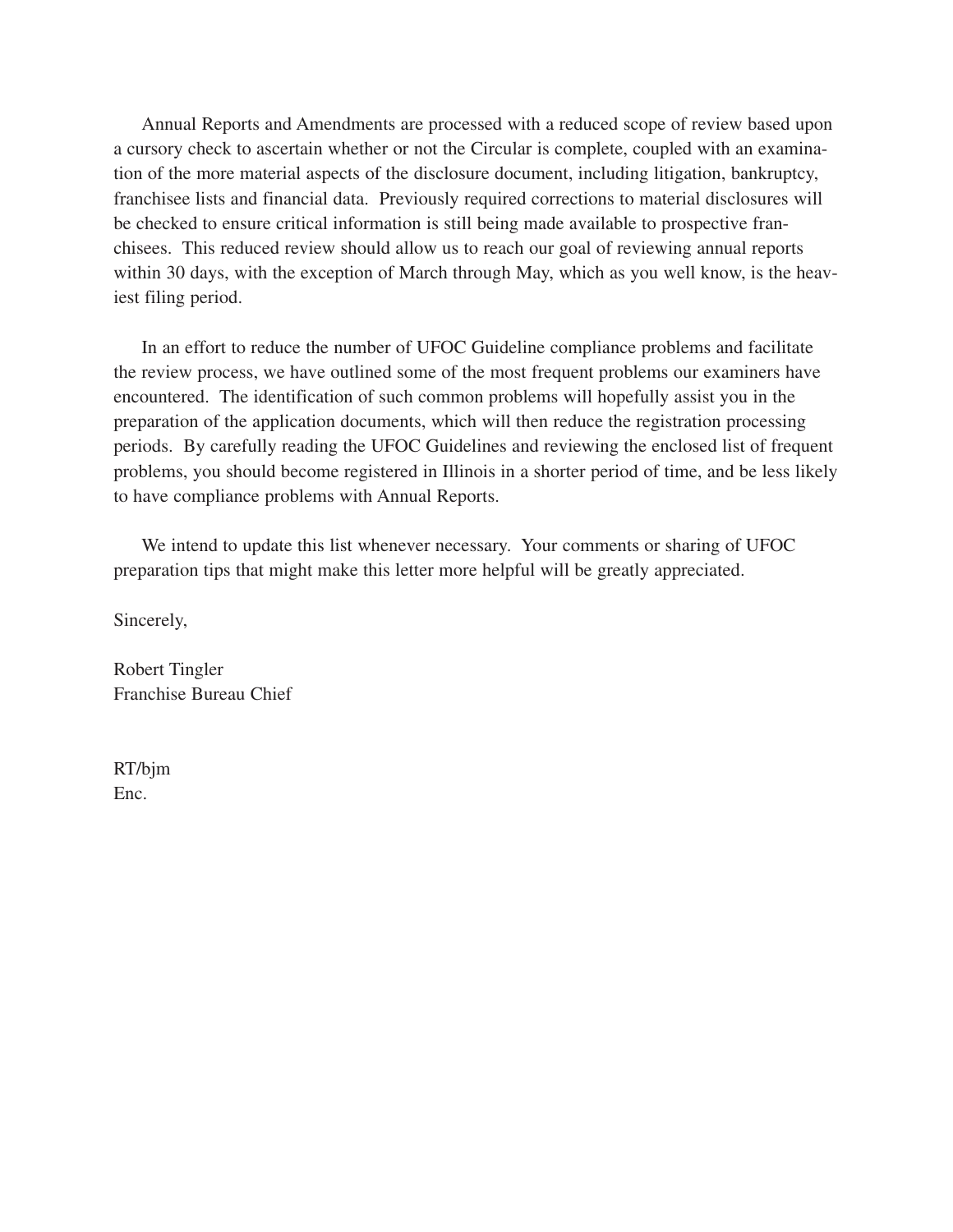# **COMMON CONFLICTS WITH UFOC GUIDELINES**

The UFOC Guidelines are designed to inform prospective franchisees of information vital in making an informed buying decision. If the person preparing the UFOC follows the UFOC Guidelines and writes the circular with the prospects' needs in mind, few problems should arise.

The following list represents the most common compliance problems found in franchisors' UFOC disclosure documents:

## Item 1 - **Franchisor/Predecessors/Affiliates**

Too often the franchisor does not advise the UFOC preparer that corporate changes have occurred affecting (1) who the franchisor is; (2) who runs the franchise, and (3) whether predecessors or affiliates resulted from the changes. **NOTE: Changes in Items 1 and 2 can trigger required changes in Items 3, 4 and 21.**

#### Item 2 - **Business Experience**

Changes in who operates the company and which brokers represent the company are too often omitted. If a broker is a corporation, the officers and directors need to be identified too.

## Item 3 - **Litigation**

Include for each matter: (1) case title; (2) court, case number, filing date; (3) key allegations (even if you believe they will later be dismissed); (4) types and amounts of damages or other relief sought; (5) current status; and (6) date and terms of settlement or judgment (even if a "gag clause" was agreed to by the parties).

Changes in litigation status require amendments (such as new litigation, settlement, judgment...) if the case is material to the prospects' buying decision. If in doubt, disclose or call your franchise examiner.

**(NOTE: Settlement results dated after April 25, 1993, must be disclosed regardless of any contrary provision in the settlement agreement. UFOC Guidelines were changed as of this date to require disclosure of confidential settlement terms.)**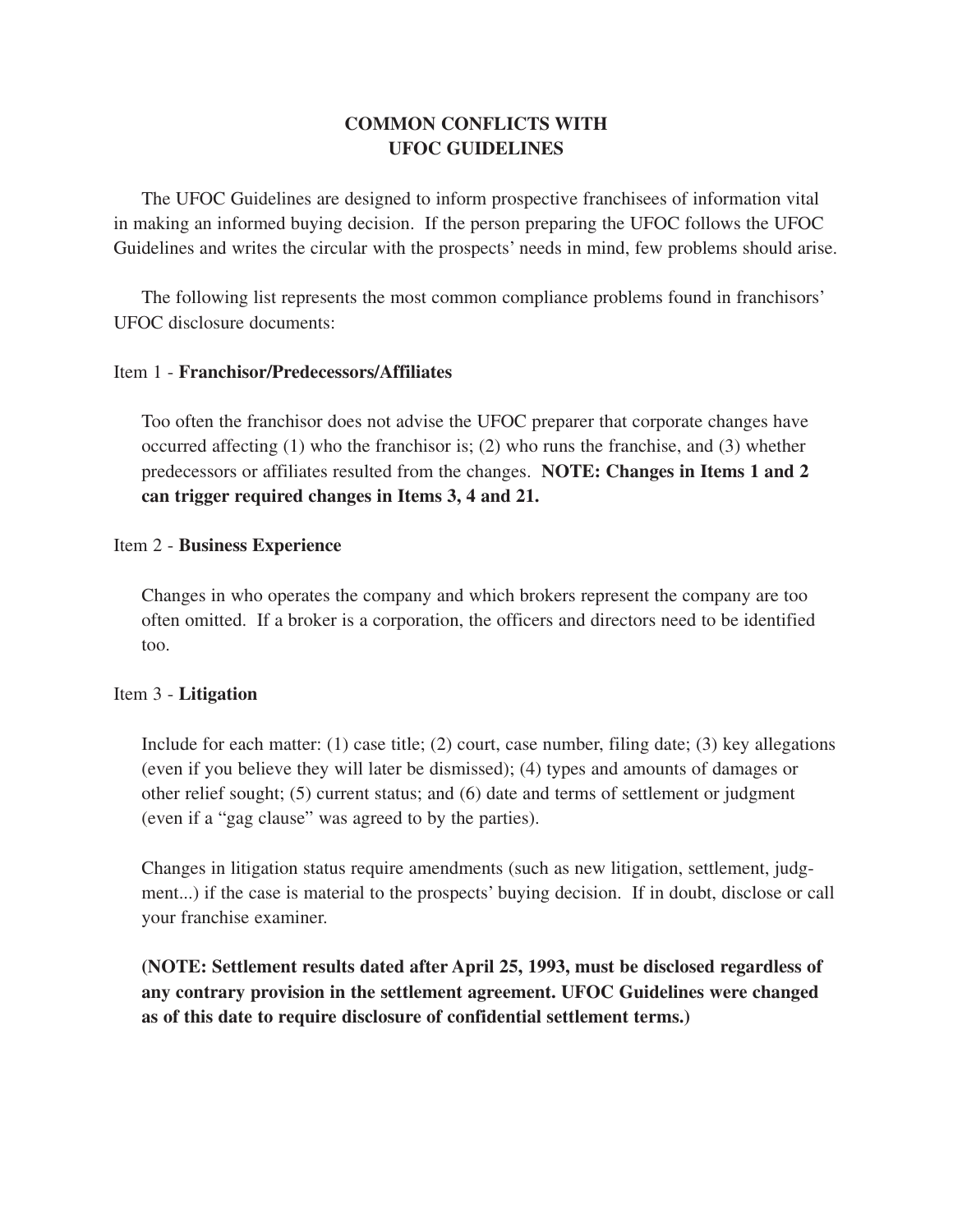#### Items 5 and 7 - **Initial Franchise Fee/Initial Investment**

When a franchisor changes its fees or the estimated franchisee investment costs need to be adjusted, the changes must be made in Items 5, 7 and the Cover Page.

## Item 8 - **Restrictions on Sources**

**Item 8 D and Instruction iii** require various figures pertaining to franchisor and affiliate revenue from purchases required of franchisees. Too often the franchisor omits some or all of this information.

#### Item 11 - **Franchisor's Obligations**

**Item 11 B ii.g.** Advertising fund information is often omitted or is very incomplete. In many systems, this is one of the highest costs a franchisee may encounter and is important in making a buying decision.

#### Item 13 - **Trademarks**

Trademarks can represent the very heart of the franchised business and yet many franchisors do not provide the required information that would let the buyer know exactly what rights the franchisor owns and what the franchisee can rely upon.

## Item 17 - **Renewal, Termination, Transfer & Disputes**

**Item 17 v. & w.** requires disclosure of where litigation is to take place and what state's law will apply. The Illinois Franchise Disclosure Act, §4 Jurisdiction and Venue, and §41 Waivers Void, supplements Item 17 with the requirement that Illinois venue and law apply.

Illinois does not require a statement in Item 17 and the contract that repeats the Illinois requirements. However, another state's law or venue cannot be identified as controlling. If a statement is made in Item 17 and/or in the contract, Illinois jurisdiction and venue must be indicated in plain English.

## Item 20 - **List of Outlets**

Disclosure information must be current within 120 days of the franchisor's anniversary date (this date can be changed by a timely request to the Attorney General). Many franchisors do not provide current franchisee information, or if information is current, they do not indicate when the list was prepared.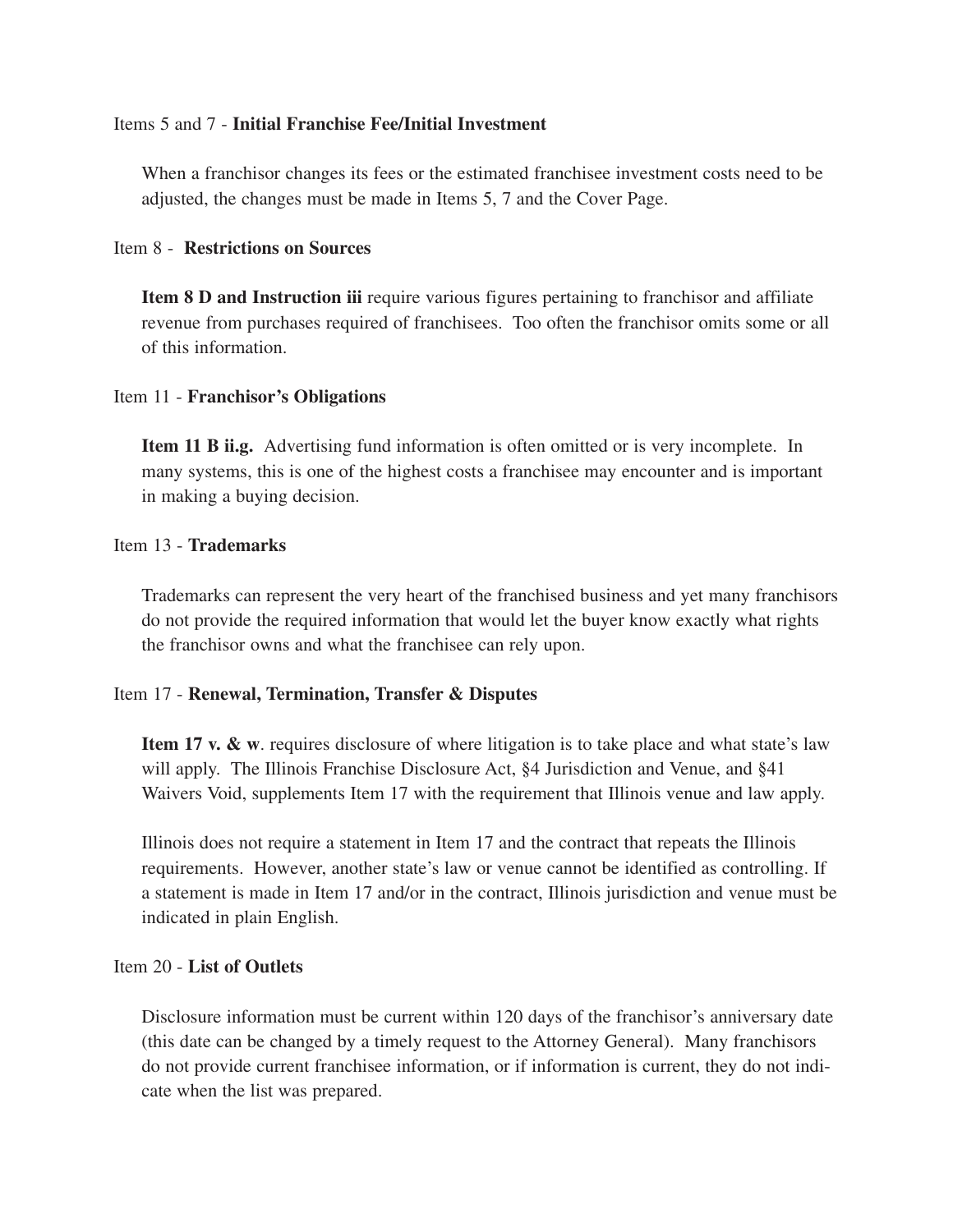The item 20 chart information can be made current within 120 days by attaching franchisee lists to the Annual Report, with the preparation date indicated.

Some franchisors overlook the Item 20E requirement that former franchisees' **home** address and phone be provided. The former franchisee usually abandons its business address and phone, so the prospect mush have the home information if the prospect hopes to ask questions of the former franchisees.

Another overlooked provision in item 20 E is the failure to treat franchisees who have not communicated with the franchisor with 10 weeks of the filing date, as former franchisees. To save everyone's time, the preparer should state in Item 20 that the former franchisee list includes any franchisee that failed to communicate with the franchisor within 10 weeks or that there are no such franchisee.

## Item 21 - **Financial Statements**

The most common problems in Item 21 are failing to provide three fiscal years of externally prepared financial statements and making sure that they conform to Generally Accepted Accounting Practices (GAAP).

# **(Please review UFOC Item 21 and its instructions together with Rule 200.600(c) for specific variations of this requirement.)**

Interim statements, current within 120 days may be internally prepared, but must also be consistent with fiscal year end statements. Interim financial statements are required if your statements are not current within 120 days of your anniversary date. An inconsistency in interim statements may sometimes be explained by a footnote or a reconciliation.

GAAP must be according to U.S. GAAP, not foreign GAAP. Keeping up with frequent GAAP changes in various nations is impossible and franchise prospects need to be able to make meaningful comparisons among prospective franchisors.

## Item 22 - **Contracts**

As mentioned in the Item 17 notes, the contract must either clearly state that litigation is to be in Illinois and is subject to Illinois law, or the contract can be silent as to this matter. It cannot designate another state's law and venue as to Illinois franchisees.